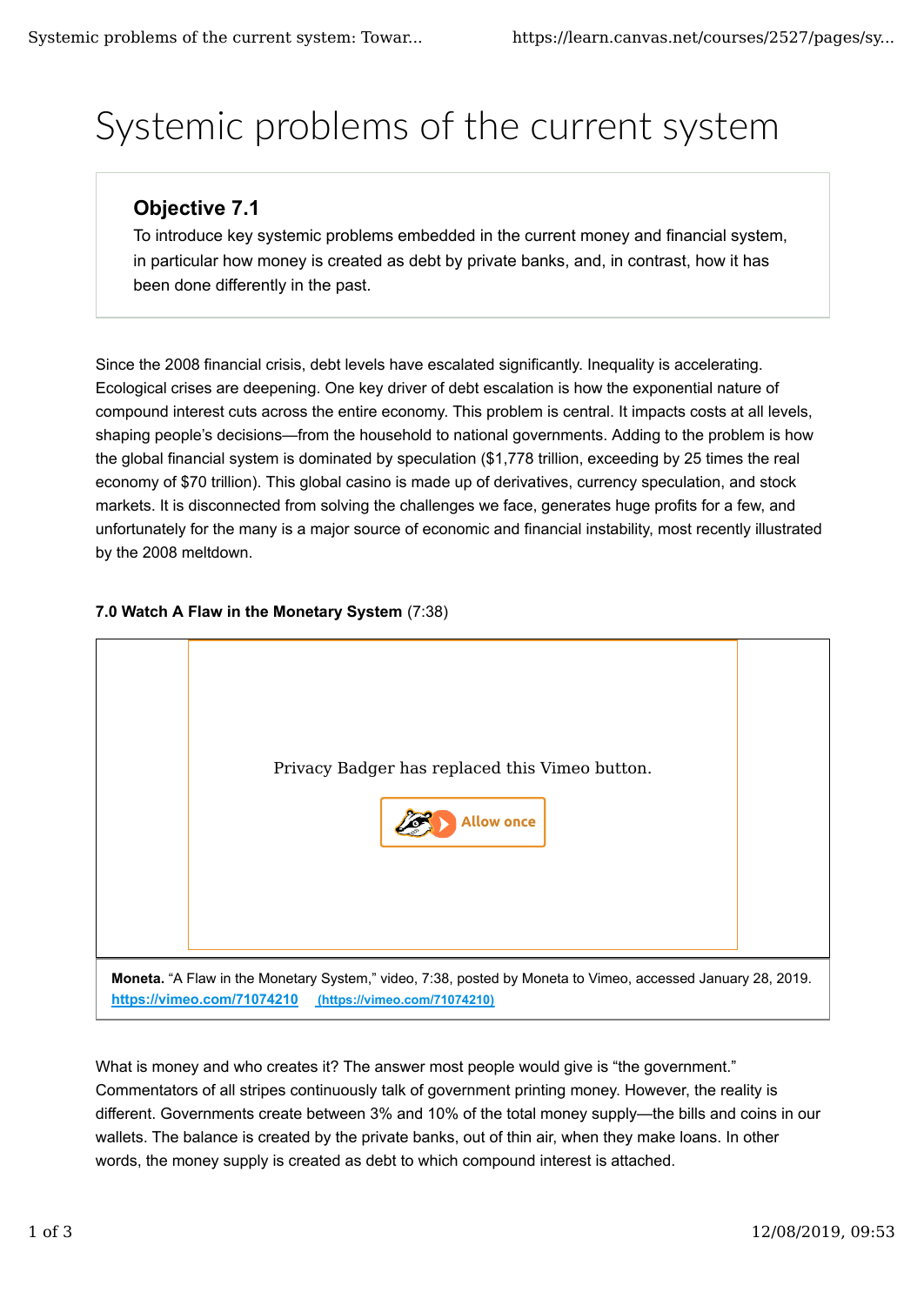#### **7.1 Watch "What is Money?"** (2:34)



Creating money as debt shapes and reinforces chronic dysfunction, corruption, and financial crises, the most recent example being the 2008 sub-prime mortgage fiasco. Millions lost their homes, banks collapsed, and taxpayers footed the bail-out costs. This video brilliantly unmasks the players and process that led to it. It is a vivid illustration of how accumulation by dispossession thrives under the poorly regulated neo-liberal form of capitalism we have experienced over the last four decades. Pay attention to the supply chain that fed the 2008 meltdown; from the lowly mortgage broker who sold mortgages to people who could not afford them, to Wall Street specialists who bundled bankrupt mortgages into derivatives called mortgage backed securities, to the banks and investment houses that sold them as safe investments to institutional investors in the global market. After you absorb the corruption in this supply chain, ask yourself if the community land trust tenure model that we learned about earlier in the course would be vulnerable to this kind of devious chain of exploitation.

#### **7.2 Watch "Subprime Crisis in a Nutshell—2008, Financial Meltdown Explained"** (10:54)